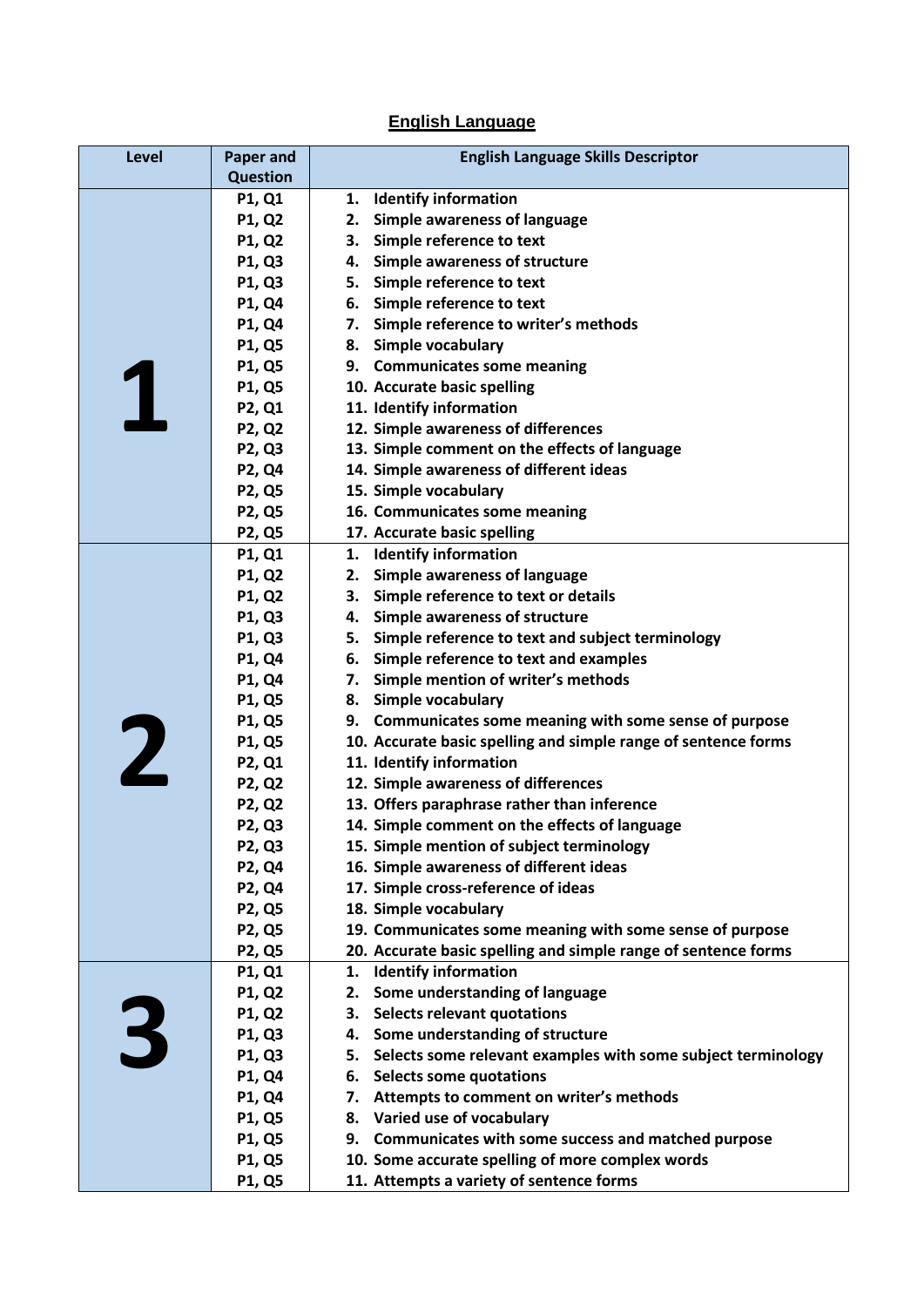|   | P2, Q1        | 12. Identify information                                         |
|---|---------------|------------------------------------------------------------------|
|   | <b>P2, Q2</b> | 13. Identifies some differences                                  |
|   | <b>P2, Q2</b> | 14. Attempts some inference from one or both texts               |
|   | <b>P2, Q3</b> | 15. Attempts to comment on the effects of language               |
|   | <b>P2, Q3</b> | 16. Uses some subject terminology (with some inaccuracies)       |
|   | P2, Q4        | 17. Identifies some differences between ideas                    |
|   | P2, Q4        | 18. Selects some quotations (with some inaccuracies)             |
|   | P2, Q5        | 19. Varied use of vocabulary                                     |
|   | <b>P2, Q5</b> | 20. Communicates with some success and matched purpose           |
|   | <b>P2, Q5</b> | 21. Some accurate spelling of more complex words                 |
|   | P2, Q5        | 22. Attempts a variety of sentence forms                         |
|   | P1, Q1        | <b>Identify information</b><br>1.                                |
|   | P1, Q2        | Some understanding of language<br>2.                             |
|   | P1, Q2        | <b>Selects relevant quotations</b><br>3.                         |
|   | P1, Q2        | 4. Uses some subject terminology                                 |
|   | P1, Q3        | 5. Some understanding of structure                               |
|   | P1, Q3        | 6. Selects some relevant examples with some subject terminology  |
|   | P1, Q3        | 7. Attempts to comment on the effects of structural features     |
|   | P1, Q4        | 8. Selects some quotations                                       |
|   | P1, Q4        | 9. Attempts to comment on writer's methods                       |
| 4 | P1, Q4        | 10. Attempts evaluative comment on the text                      |
|   | P1, Q5        | 11. Varied use of vocabulary with some linguistic devices        |
|   | P1, Q5        | 12. Communicates with some success and matched purpose           |
|   | P1, Q5        | 13. Some accurate spelling of more complex words                 |
|   | P1, Q5        | 14. Attempts a variety of sentence forms                         |
|   | <b>P2, Q1</b> | 15. Identify information                                         |
|   | <b>P2, Q2</b> | 16. Identifies some differences with supporting quotations       |
|   | <b>P2, Q2</b> | 17. Attempts some inference from one or both texts               |
|   | <b>P2, Q2</b> | 18. Attempts to link evidence to texts                           |
|   | <b>P2, Q3</b> | 19. Attempts to comment on the effects of language               |
|   | P2, Q3        | 20. Uses some subject terminology (with some inaccuracies)       |
|   | <b>P2, Q3</b> | 21. Selects some relevant quotations                             |
|   | P2, Q4        | 22. Identifies some differences between ideas and perspectives   |
|   | <b>P2, Q4</b> | 23. Selects some quotations (with some inaccuracies)             |
|   | <b>P2, Q4</b> | 24. Attempts to compare ideas and perspectives                   |
|   | P2, Q5        | 25. Varied use of vocabulary with some linguistic devices        |
|   | <b>P2, Q5</b> | 26. Communicates with some success and matched purpose           |
|   | <b>P2, Q5</b> | 27. Some accurate spelling of more complex words                 |
|   | <b>P2, Q5</b> | 28. Attempts a variety of sentence forms                         |
|   | P1, Q1        | <b>Identify information</b><br>1.                                |
|   | P1, Q2        | Some clear understanding of language<br>2.                       |
|   | P1, Q2        | <b>Selects relevant quotations</b><br>3.                         |
|   | P1, Q2        | <b>Uses subject terminology</b><br>4.                            |
|   | P1, Q3        | Some clear understanding of structure<br>5.                      |
|   | P1, Q3        | Selects relevant examples with subject terminology<br>6.         |
|   | P1, Q3        | Attempts to explain the effects of structural features<br>7.     |
|   | P1, Q4        | Selects some relevant quotations<br>8.                           |
|   | P1, Q4        | 9. Some clear explanation of writer's methods                    |
|   | P1, Q4        | 10. Some clear evaluative comments on the text                   |
|   | P1, Q5        | 11. Clearly chosen vocabulary with linguistic devices for effect |
|   | P1, Q5        | 12. Communicates clearly and generally matches purpose           |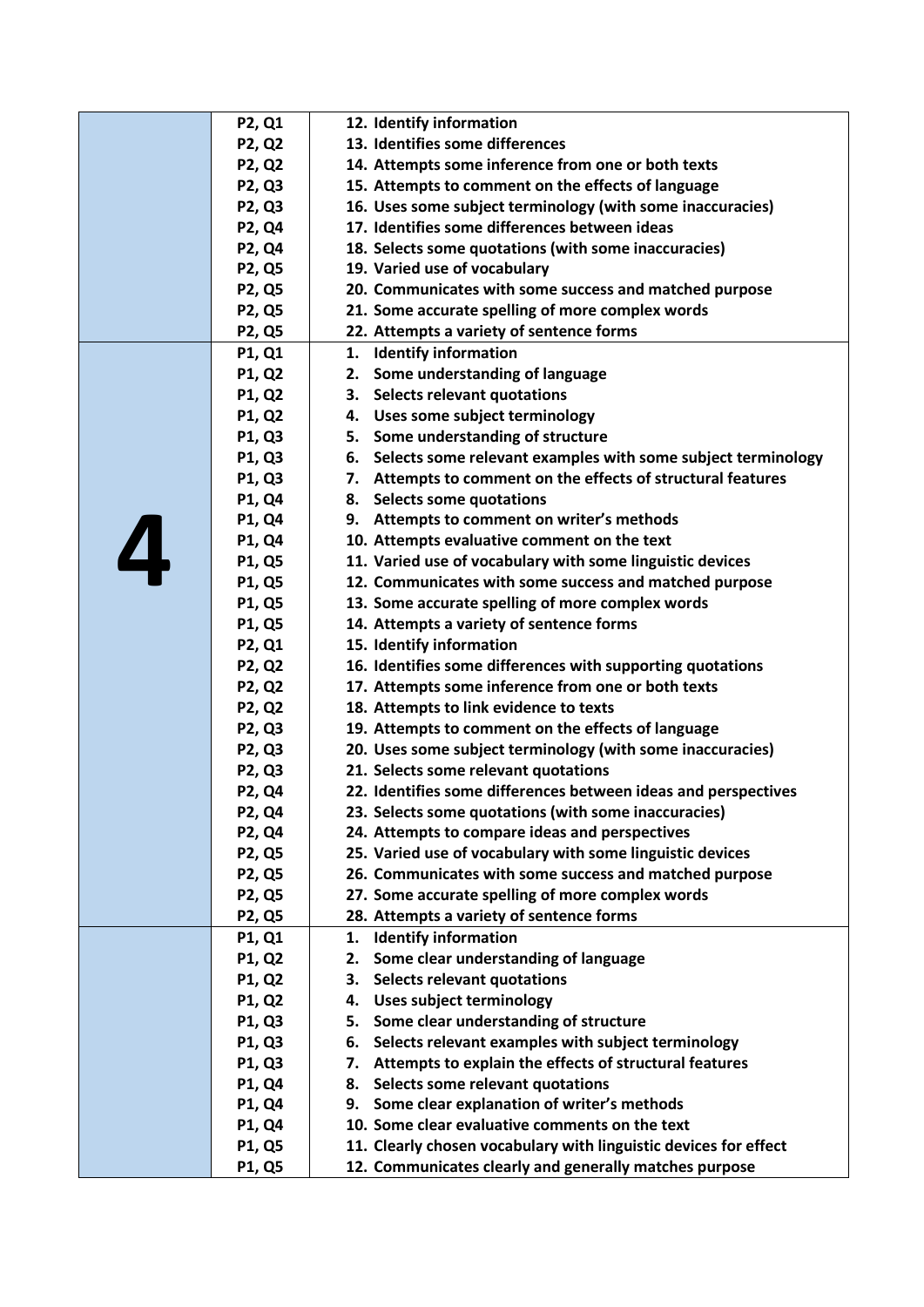| 13. Accurate and sophisticated spelling of more complex words<br><b>P1, Q5</b>   |  |
|----------------------------------------------------------------------------------|--|
|                                                                                  |  |
| P1, Q5<br>14. Uses a variety of sentence forms                                   |  |
| P1, Q5<br>15. Some structured and developed ideas                                |  |
| 5<br>P2, Q1<br>16. Identify information                                          |  |
| <b>P2, Q2</b><br>17. Shows a clear understanding of differences                  |  |
| P2, Q2<br>18. Begins to interpret both texts                                     |  |
| P2, Q2<br>19. Selects relevant quotations from both texts                        |  |
| P2, Q3<br>20. Some clear explanation of the effects of language                  |  |
| <b>P2, Q3</b><br>21. Uses some subject terminology                               |  |
| 22. Selects relevant quotations<br><b>P2, Q3</b>                                 |  |
| P2, Q4<br>23. Some clear understanding of the differences between ideas and      |  |
| perspectives                                                                     |  |
| 24. Selects some relevant quotations<br><b>P2, Q4</b>                            |  |
| 25. Some comparison of ideas and perspectives<br>P2, Q4                          |  |
| P2, Q5<br>26. Clearly chosen vocabulary with linguistic devices for effect       |  |
| 27. Communicates clearly and generally matches purpose<br><b>P2, Q5</b>          |  |
| P2, Q5<br>28. Accurate and sophisticated spelling of more complex words          |  |
| 29. Uses a variety of sentence forms<br><b>P2, Q5</b>                            |  |
| P2, Q5<br>30. Some structured and developed ideas                                |  |
| <b>Identify information</b><br>P1, Q1<br>1.                                      |  |
| <b>Clear understanding of language</b><br>P1, Q2<br>2.                           |  |
| P1, Q2<br>3. Selects a range of relevant quotations                              |  |
| 4. Uses subject terminology<br>P1, Q2                                            |  |
| 5. Clear understanding of structure<br>P1, Q3                                    |  |
| P1, Q3<br>6.<br>Selects a range of relevant examples with subject terminology    |  |
| 7. Explains the effects of structural features<br>P1, Q3                         |  |
| 8. Some relevant quotations<br>P1, Q4                                            |  |
| 9. Clear explanation of writer's methods<br>P1, Q4                               |  |
| 10. Clear evaluative comments on the text<br>P1, Q4                              |  |
| P1, Q5<br>11. Sophisticated vocabulary with linguistic devices for effect        |  |
| 12. Communication is consistently clear and effective<br>P1, Q5                  |  |
| 13. Accurate and sophisticated spelling of more complex words<br>P1, Q5          |  |
| 14. Uses a variety of sentence forms<br>P1, Q5                                   |  |
| 15. Structured and developed ideas<br>P1, Q5                                     |  |
| P2, Q1<br>16. Identify information                                               |  |
| P2, Q2<br>17. Shows a clear understanding of differences                         |  |
| 6<br><b>P2, Q2</b><br>18. Begins to interpret both texts                         |  |
| 19. Selects relevant quotations from both texts<br><b>P2, Q2</b>                 |  |
| 20. Clear explanation of the effects of language<br><b>P2, Q3</b>                |  |
| 21. Uses subject terminology accurately<br>P2, Q3                                |  |
| <b>P2, Q3</b><br>22. Selects relevant quotations                                 |  |
| P2, Q4<br>23. Clear understanding of the differences between ideas and           |  |
| perspectives                                                                     |  |
| 24. Selects relevant quotations<br><b>P2, Q4</b>                                 |  |
| 25. Compares ideas and perspectives in a clear and relevant way<br>P2, Q4        |  |
| 26. Sophisticated vocabulary with linguistic devices for effect<br><b>P2, Q5</b> |  |
| 27. Communication is consistently clear and effective<br><b>P2, Q5</b>           |  |
| <b>P2, Q5</b><br>28. Accurate and sophisticated spelling of more complex words   |  |
| 29. Uses a variety of sentence forms<br><b>P2, Q5</b>                            |  |
| 30. Some structured and developed ideas<br><b>P2, Q5</b>                         |  |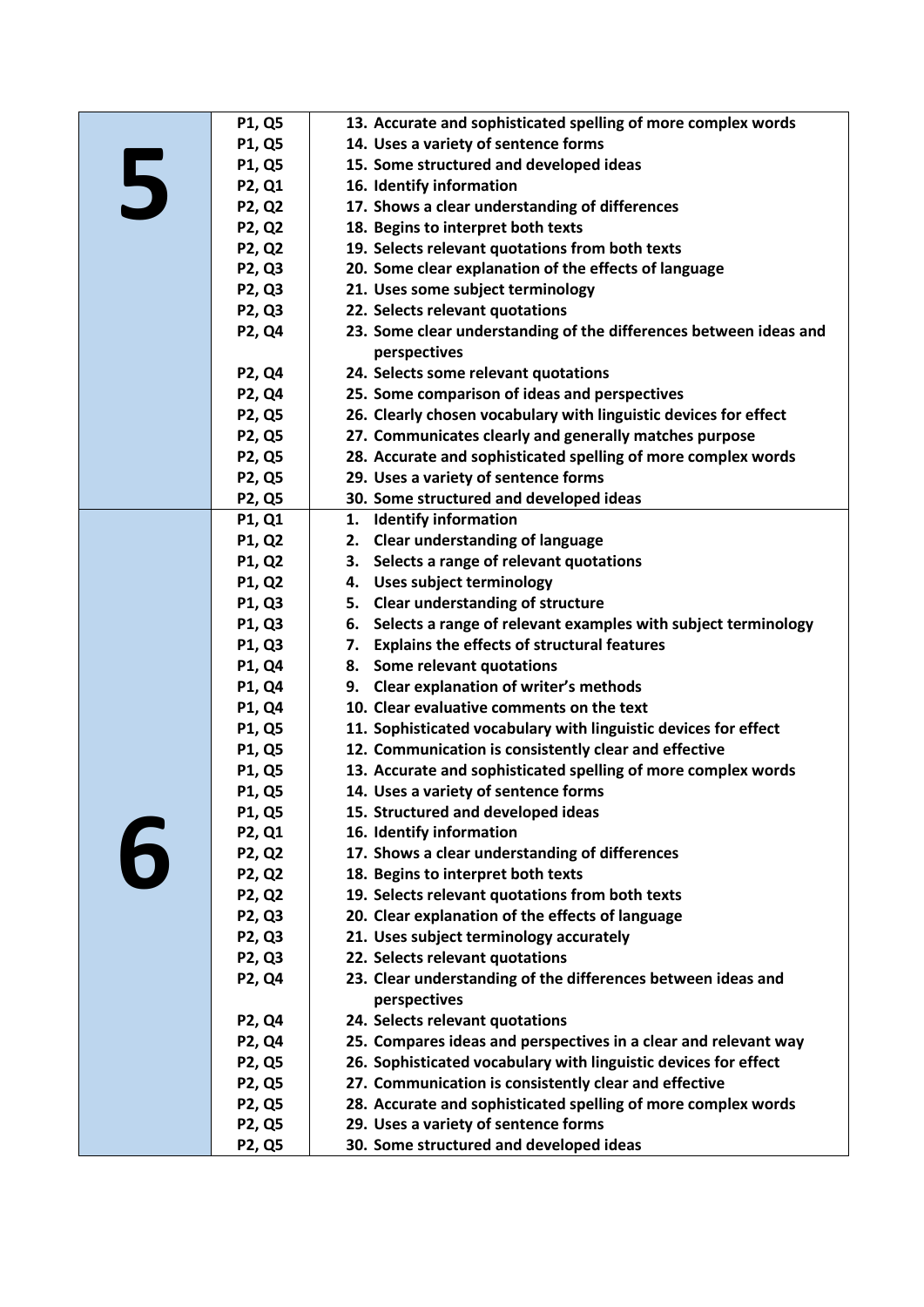|   | P1, Q1        | 1.<br><b>Identify information</b>                                  |
|---|---------------|--------------------------------------------------------------------|
|   | P1, Q2        | Some analysis of the writer's choice of language<br>2.             |
|   | P1, Q2        | Selects a range of relevant quotations<br>3.                       |
|   | P1, Q2        | 4. Uses some sophisticated subject terminology                     |
|   | P1, Q3        | Some analysis of the effects of structure<br>5.                    |
|   | P1, Q3        | 6. Uses an appropriate range of subject terminology with examples  |
|   | P1, Q3        | 7. Analyses the effects of structural features                     |
|   | P1, Q4        | 8. Selects a range of relevant quotations                          |
|   | P1, Q4        | Analyses the effects of writer's methods<br>9.                     |
|   | P1, Q4        | 10. Some critical evaluation of the text                           |
|   | P1, Q5        | 11. Extensive and ambitious use of vocabulary                      |
|   | P1, Q5        | 12. Communication is convincing and matches purpose                |
|   | P1, Q5        | 13. Accurate and sophisticated spelling of ambitious vocabulary    |
|   | P1, Q5        | 14. Uses a full range of appropriate sentence forms                |
|   | P1, Q5        | 15. Some structured and developed writing with some complex ideas  |
|   | P2, Q1        | 16. Identify information                                           |
| 7 | P2, Q2        | 17. Shows a detailed understanding of differences                  |
|   | P2, Q2        | 18. Perceptive interpretation of both texts                        |
|   | <b>P2, Q2</b> | 19. Selects relevant quotations from both texts                    |
|   | P2, Q3        | 20. Clear analysis of the effects of language                      |
|   | P2, Q3        | 21. Uses subject terminology accurately and appropriately          |
|   | P2, Q3        | 22. Selects a range of relevant quotations                         |
|   | P2, Q4        | 23. Detailed understanding of the differences between ideas and    |
|   |               | perspectives                                                       |
|   | P2, Q4        | 24. Selects a range of relevant quotations                         |
|   | P2, Q4        | 25. Compares ideas and perspectives in a perceptive way            |
|   | P2, Q5        | 26. Extensive and ambitious use of vocabulary                      |
|   | P2, Q5        | 27. Communication is convincing and matches purpose                |
|   | P2, Q5        | 28. Accurate and sophisticated spelling of ambitious vocabulary    |
|   | P2, Q5        | 29. Uses a full range of appropriate sentence forms                |
|   | P2, Q5        | 30. Some structured and developed writing with some complex ideas  |
|   | P1, Q1        | <b>Identify information</b><br>1.                                  |
|   | P1, Q2        | Analysis of the writer's choice of language<br>2.                  |
|   | P1, Q2        | З.<br>Selects a judicious range of relevant quotations             |
| 8 | P1, Q2        | Uses sophisticated subject terminology accurately<br>4.            |
|   | P1, Q3        | Analysis of the effects of structure<br>5.                         |
|   | P1, Q3        | Uses a judicious range of subject terminology with examples<br>6.  |
|   | P1, Q3        | Analyses the effects of structural features<br>7.                  |
|   | P1, Q4        | Selects a range of relevant quotations to validate views<br>8.     |
|   | P1, Q4        | 9. Analyses the effects of a range of writer's choices             |
|   | P1, Q4        | 10. Critically evaluates the texts in a detailed way               |
|   | P1, Q5        | 11. Extensive and ambitious use of vocabulary                      |
|   | P1, Q5        | 12. Communication is convincing and compelling and assuredly       |
|   |               | matched to purpose                                                 |
|   | P1, Q5        | 13. Highly accurate and sophisticated spelling including ambitious |
|   |               | vocabulary                                                         |
|   | P1, Q5        | 14. Uses a full range of appropriate sentence forms for effect     |
|   | P1, Q5        | 15. Highly structured and developed writing with complex ideas     |
|   | P2, Q1        | 16. Identify information                                           |
|   | <b>P2, Q2</b> | 17. Shows a detailed understanding of differences                  |
|   | <b>P2, Q2</b> | 18. Perceptive interpretation of both texts                        |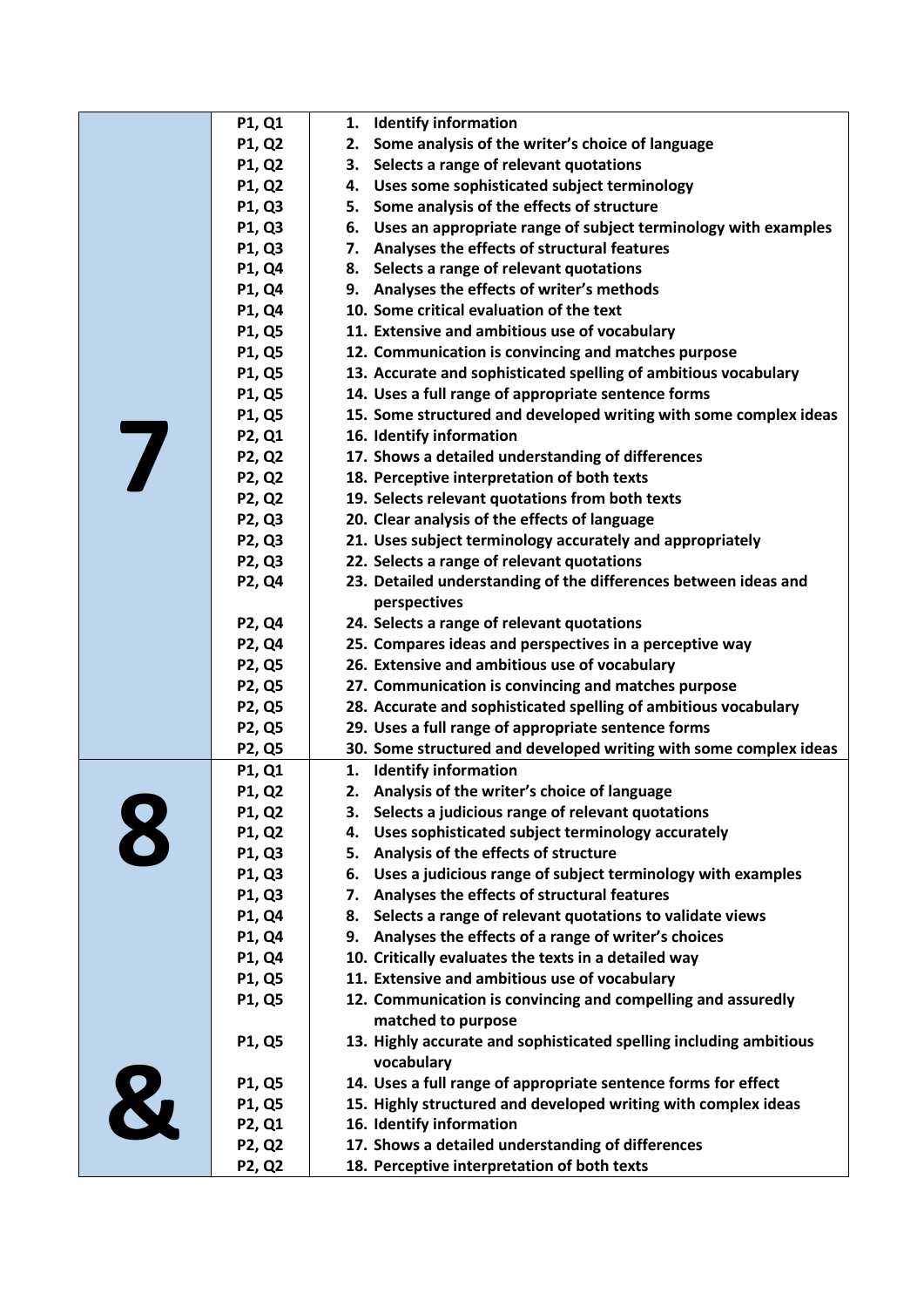|              | <b>P2, Q2</b> | 19. Selects a judicious range of quotations from both texts                        |
|--------------|---------------|------------------------------------------------------------------------------------|
|              | P2, Q3        | 20. Perceptive analysis of the effects of language                                 |
|              | P2, Q3        | 21. Uses a range of subject terminology accurately and appropriately               |
|              | P2, Q3        | 22. Selects a judicious range of relevant quotations                               |
|              | P2, Q4        | 23. Detailed understanding of the differences between ideas and<br>perspectives    |
|              | P2, Q4        | 24. Selects a judicious range of relevant quotations                               |
|              | P2, Q4        | 25. Compares ideas and perspectives in a detailed and perceptive<br>way            |
|              | <b>P2, Q5</b> | 26. Extensive and ambitious use of vocabulary                                      |
| $\mathbf{Q}$ | P2, Q5        | 27. Communication is convincing and compelling and assuredly<br>matched to purpose |
|              | <b>P2, Q5</b> | 28. Highly accurate and sophisticated spelling including ambitious<br>vocabulary   |
|              | <b>P2, Q5</b> | 29. Uses a full range of appropriate sentence forms for effect                     |
|              | <b>P2, Q5</b> | 30. Highly structured and developed writing with complex ideas                     |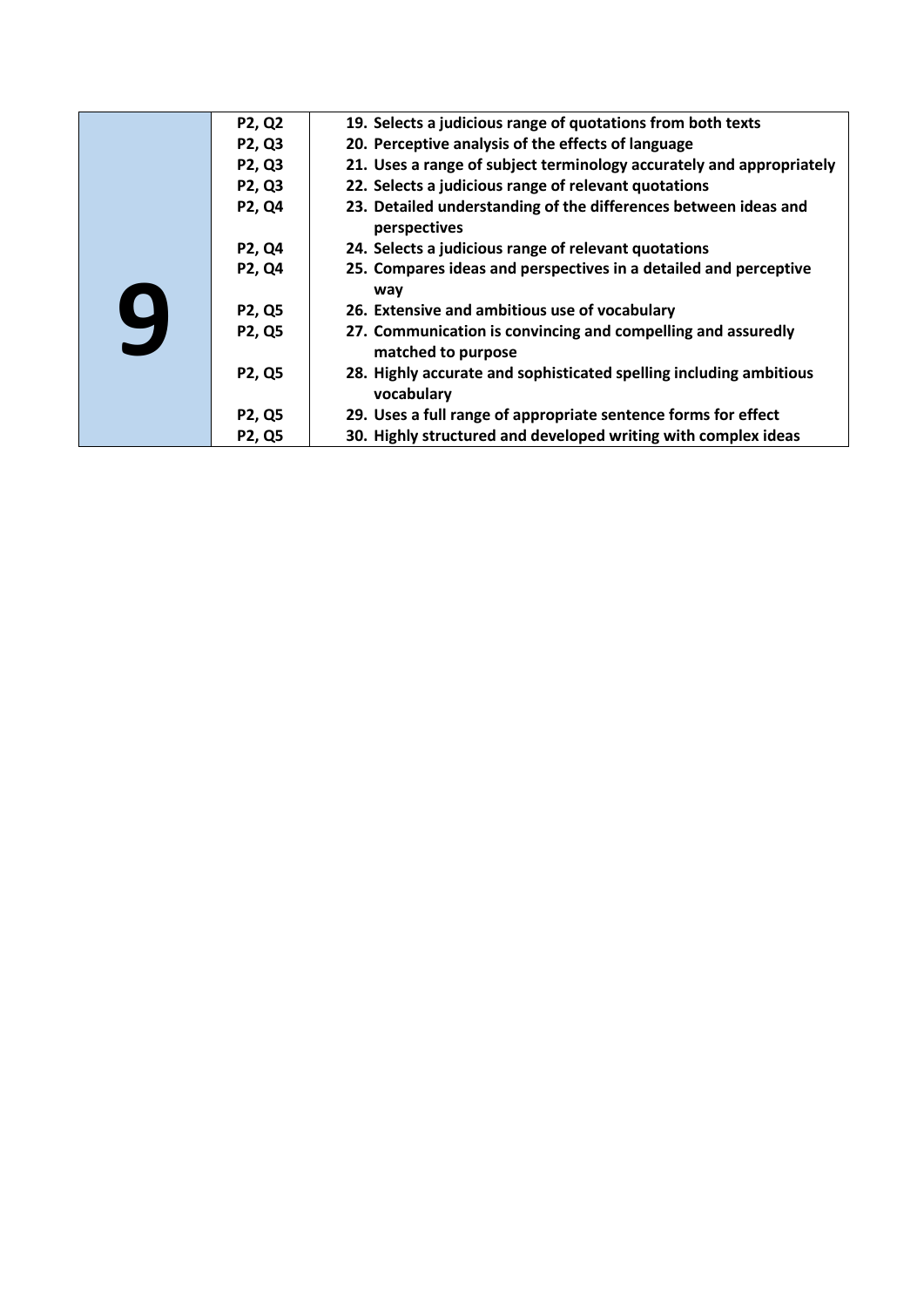## **English Literature**

| Level | <b>Paper and</b><br><b>Question</b>                                                                                                                                                                               | <b>English Literature Skills Descriptor</b>                                                                                                                                                     |
|-------|-------------------------------------------------------------------------------------------------------------------------------------------------------------------------------------------------------------------|-------------------------------------------------------------------------------------------------------------------------------------------------------------------------------------------------|
|       | P1: Shakespeare<br>(Q2)<br><b>Romeo &amp; Juliet</b><br>And<br>19 <sup>th</sup> Century novel<br>(Q8)<br><b>A Christmas Carol</b>                                                                                 | Simple comment relevant to the task<br>$\bullet$<br>A simple awareness of the writer making choices                                                                                             |
|       | <b>P2: Modern Texts</b><br>(Q1)<br><b>An Inspector Calls</b><br>And<br><b>Poetry</b><br>(Q26)<br><b>Power &amp; Conflict</b><br>And<br><b>Unseen poetry</b><br>(Q27.1)<br>And<br><b>Unseen compare</b><br>(Q27.2) | Simple comment relevant to the task<br>A simple awareness of the writer making choices                                                                                                          |
|       | P1: Shakespeare<br>(Q2)<br>Romeo & Juliet<br>And<br>19 <sup>th</sup> Century novel<br>(Q8)<br><b>A Christmas Carol</b>                                                                                            | Simple comment relevant to the task<br>$\bullet$<br>A simple awareness of the writer making choices<br>$\bullet$<br><b>Reference to relevant detail</b><br>Simple comment on contextual factors |
|       | <b>P2: Modern Texts</b><br>(Q1)<br><b>An Inspector Calls</b><br>And<br>Poetry<br>(Q26)<br><b>Power &amp; Conflict</b><br>And<br><b>Unseen poetry</b><br>(Q27.1)<br>And<br>Unseen compare<br>(Q27.2)               | Simple comment relevant to the task<br>A simple awareness of the writer making choices<br>Reference to relevant detail<br>Simple comment on contextual factors                                  |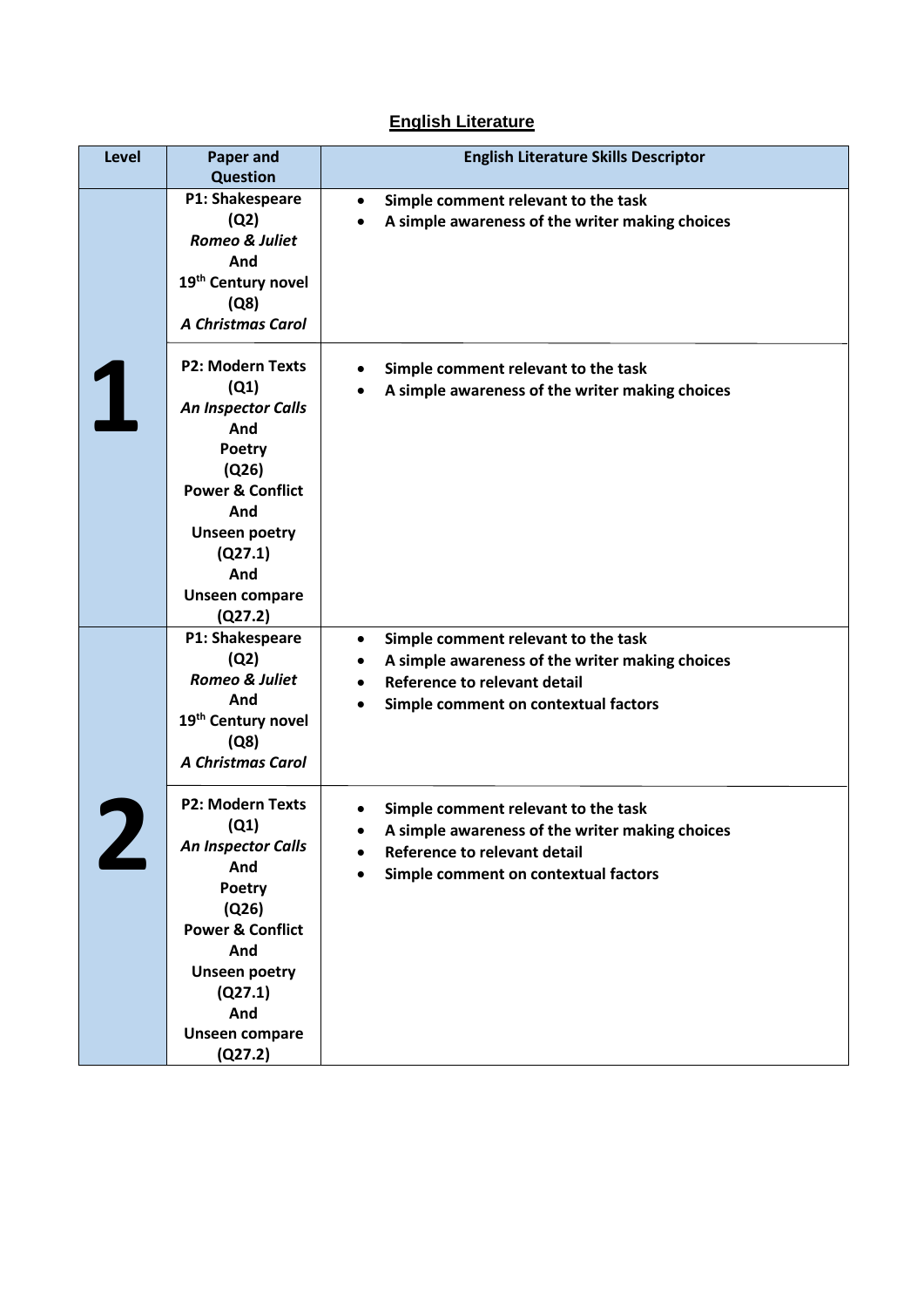| 3 | P1: Shakespeare<br>(Q2)<br>Romeo & Juliet<br>And<br>19 <sup>th</sup> Century novel<br>(Q8)<br><b>A Christmas Carol</b>                                                                                     | Supported comment relevant to the task and text<br>$\bullet$<br><b>Identification of writer's methods</b><br>$\bullet$<br><b>Reference to relevant detail</b><br>$\bullet$<br>Some awareness of implicit ideas/contextual factors                                                                          |
|---|------------------------------------------------------------------------------------------------------------------------------------------------------------------------------------------------------------|------------------------------------------------------------------------------------------------------------------------------------------------------------------------------------------------------------------------------------------------------------------------------------------------------------|
|   | <b>P2: Modern Texts</b><br>(Q1)<br>An Inspector Calls<br>And<br>Poetry<br>(Q26)<br><b>Power &amp; Conflict</b><br>And<br><b>Unseen poetry</b><br>(Q27.1)<br>And<br><b>Unseen compare</b><br>(Q27.2)        | Supported comment relevant to the task and text<br><b>Identification of writer's methods</b><br>$\bullet$<br>Reference to relevant detail<br>Some awareness of implicit ideas/contextual factors                                                                                                           |
|   | P1: Shakespeare<br>(Q2)<br><b>Romeo &amp; Juliet</b><br>And<br>19 <sup>th</sup> Century novel<br>(Q8)<br><b>A Christmas Carol</b>                                                                          | Some explained response to task and text<br>$\bullet$<br>Relevant explanation of writer's methods<br>Reference to relevant detail with subject terminology<br>٠<br>Some understanding of implicit ideas/contextual factors                                                                                 |
|   | <b>P2: Modern Texts</b><br>(Q1)<br>An Inspector Calls<br>And<br><b>Poetry</b><br>(Q26)<br><b>Power &amp; Conflict</b><br>And<br><b>Unseen poetry</b><br>(Q27.1)<br>And<br><b>Unseen compare</b><br>(Q27.2) | Some explained response to task and text<br>Relevant explanation of writer's methods<br>Reference to relevant detail with subject terminology<br>Some understanding of implicit ideas/contextual factors<br>Links between texts (Poetry)                                                                   |
|   | P1: Shakespeare<br>(Q2)<br><b>Romeo &amp; Juliet</b><br>And<br>19 <sup>th</sup> Century novel<br>(Q8)<br><b>A Christmas Carol</b>                                                                          | Some explained response to task and whole text<br>$\bullet$<br>Relevant explanation of writer's methods<br>Reference to relevant detail with subject terminology<br>$\bullet$<br>Clear understanding of ideas/perspectives/contextual factors<br>shown by specific links between context and text and task |
|   | <b>P2: Modern Texts</b>                                                                                                                                                                                    |                                                                                                                                                                                                                                                                                                            |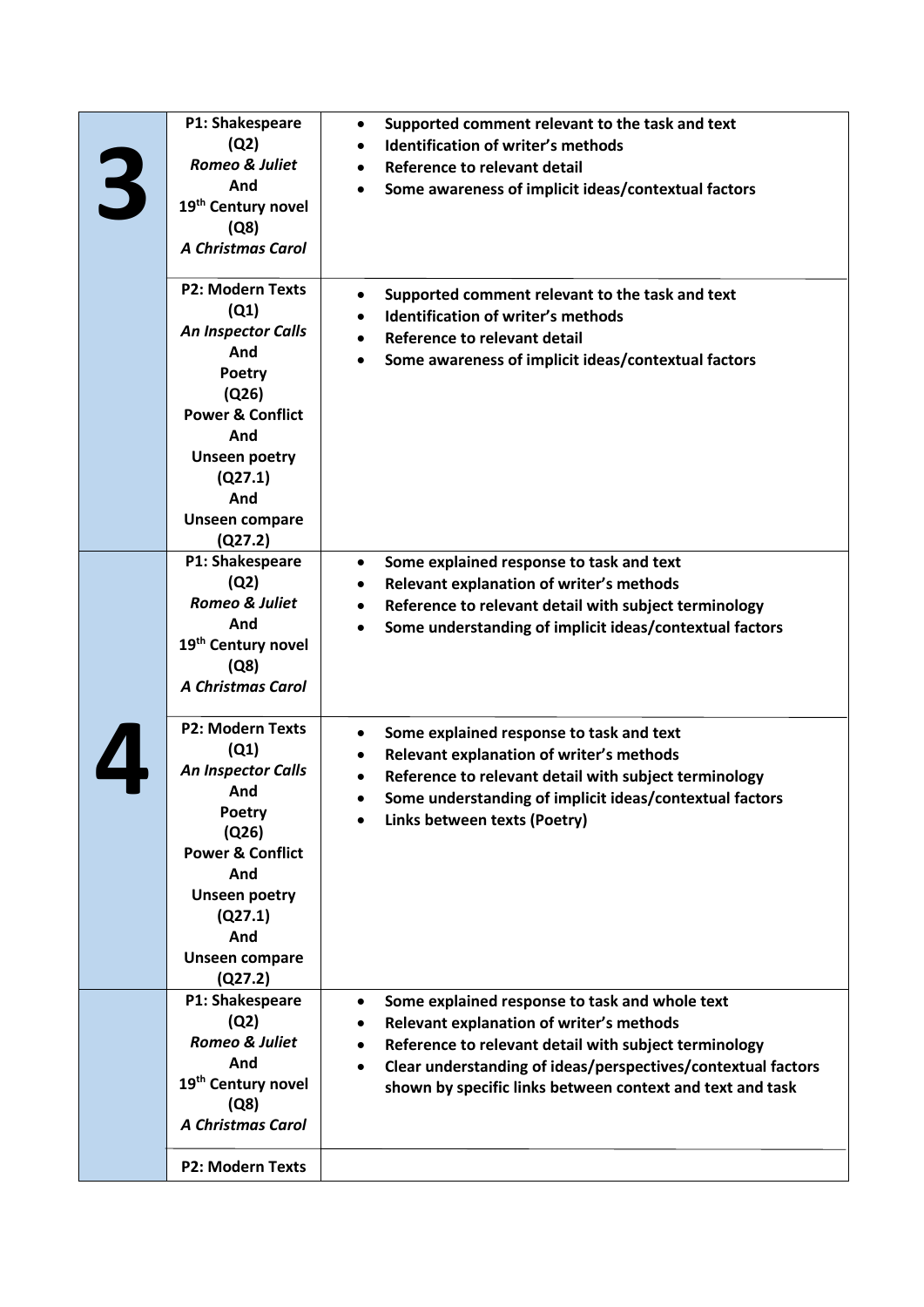| 5 | (Q1)<br><b>An Inspector Calls</b><br>And<br><b>Poetry</b><br>(Q26)<br><b>Power &amp; Conflict</b><br>And<br><b>Unseen poetry</b><br>(Q27.1)<br>And<br><b>Unseen compare</b><br>(Q27.2)                     | Some explained response to task and text<br>٠<br>Relevant explanation of writer's methods<br>٠<br>Reference to relevant detail with subject terminology<br>$\bullet$<br>Clear understanding of ideas/perspectives/contextual factors<br>$\bullet$<br>shown by specific links between context and text and task<br><b>Comparison of texts (Poetry)</b>                                                                                                                     |
|---|------------------------------------------------------------------------------------------------------------------------------------------------------------------------------------------------------------|---------------------------------------------------------------------------------------------------------------------------------------------------------------------------------------------------------------------------------------------------------------------------------------------------------------------------------------------------------------------------------------------------------------------------------------------------------------------------|
|   | P1: Shakespeare<br>(Q2)<br><b>Romeo &amp; Juliet</b><br>And<br>19 <sup>th</sup> Century novel<br>(Q8)<br><b>A Christmas Carol</b>                                                                          | Clear explained response to task and whole text<br>$\bullet$<br>Clear explanation of writer's methods<br>٠<br>Reference to relevant detail with subject terminology<br>$\bullet$<br>Clear understanding of ideas/perspectives/contextual factors<br>shown by specific links between context and text and task<br>Understanding of effect(s) of writer's methods on reader                                                                                                 |
|   | <b>P2: Modern Texts</b><br>(Q1)<br>An Inspector Calls<br>And<br><b>Poetry</b><br>(Q26)<br><b>Power &amp; Conflict</b><br>And<br><b>Unseen poetry</b><br>(Q27.1)<br>And<br><b>Unseen compare</b><br>(Q27.2) | Clear explained response to task and whole text<br>Clear explanation of writer's methods<br>Reference to relevant detail with subject terminology<br>٠<br>Clear understanding of ideas/perspectives/contextual factors<br>shown by specific links between context and text and task<br><b>Clear comparison of texts (Poetry)</b><br>Understanding of effect(s) of writer's methods on reader                                                                              |
|   | P1: Shakespeare<br>(Q2)<br><b>Romeo &amp; Juliet</b><br>And<br>19th Century novel<br>(Q8)<br><b>A Christmas Carol</b>                                                                                      | Thoughtful and developed response to task and whole text<br>Clear explanation of writer's methods<br>Explanation of writer's methods with subject terminology used<br>effectively to support consideration of methods<br>Thoughtful consideration of ideas/perspectives/contextual<br>factors shown by detailed links between context and text and<br>task<br>Examination of effect(s) of writer's methods on reader<br>٠<br>References integrated into interpretation(s) |
|   | <b>P2: Modern Texts</b><br>(Q1)<br><b>An Inspector Calls</b><br>And<br>Poetry<br>(Q26)                                                                                                                     | Thoughtful and developed response to task and whole text<br>Clear explanation of writer's methods<br>$\bullet$<br>Explanation of writer's methods with subject terminology used<br>effectively to support consideration of methods                                                                                                                                                                                                                                        |